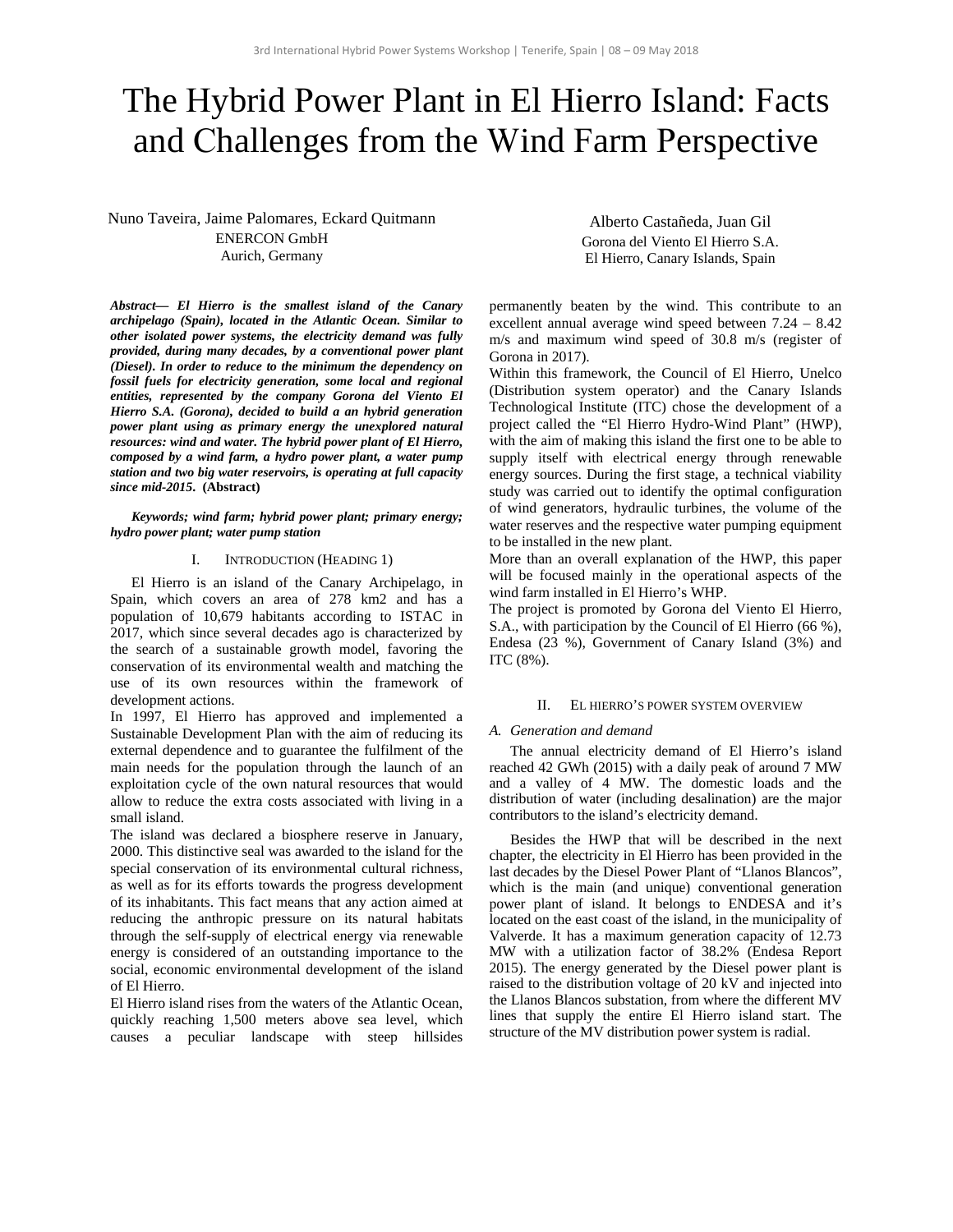## *B. Recent milestones achieved*

The year 2018 started with a remarkable hint in the El Hierro electrical system. Between the  $25<sup>th</sup>$  January and the 11<sup>th</sup> February the HWP has covered 100% of the island's electricity demand, according to the Figure 1.



Figure 1. El Hierro's electricity demand coverage by Diesel (grey)and by the HWP (green)

In 2017, 46.5% of the electricity demand came from the renewable sources, which means from the HWP. Therefore, the coverage of electricity demand via renewable energy sources in El Hierro already far exceeds the goals set by the European Union by 2030.

## *C. Environmental impact*

The environmental benefits, from the point of view of energy HWP for El Hierro will be vital to this project. The HWP project in El Hierro is and it will be an example to be replicated in similar isolated power systems around the globe.

In 2017 a significant amount of fuel savings has been achieved: 6,000 tons of diesel, which is equal to 40,000 barrels of oil that would have to be imported by boat to the island, thus creating savings of over 1.8 M€year.

| <b>Environmental</b><br>impact                         | 2015<br>(from<br>Summer) | 2016   | 2017   | <b>TOTAL</b> |
|--------------------------------------------------------|--------------------------|--------|--------|--------------|
| <b>FUEL SAVINGS</b><br>(Tons of Diesel)                | 2.099                    | 5,366  | 6.070  | 13,535       |
| <b>EMISSIONS</b><br><b>AVOIDED</b><br>(Tons of $CO2$ ) | 4.352                    | 11,629 | 13,150 | 29.131       |

## III. HYBRID POWER PLANT DESCRIPTION

#### *A. The hydro power plant*

The hydro power plant uses the potential energy of the water storage, guaranteeing both electrical supply and grid support, like primary frequency control. It´s equipped with 4 Pelton groups with 2830 kW of rated power each, which means a total power of 11.32 MW. The active power in each group can be controlled in a range of 280kW up to 2830 kW.

The bottom water reservoir has a capacity of  $149,000 \text{ m}^3$ made up of a dam built for this purpose, with loose materials PVC-sheet waterproofing, while the upper water reservoir is located at the "La Caldera" crater and it has a maximum capacity of  $380,000$  m<sup>3</sup>. The two reservoirs are connected to each other by two ducts with PVC-sheet waterproofing.

# *B. The pumping system*

The task of the pumping system in the HWP is to pump the water from the bottom to the upper reservoir, taking advantage of the electricity produced by the wind farm. The pumping system (Flowserve) is composed by two 1,500 kW pump sets and six 540 kW pump sets, with a total pumping power of 6 MW, using 1600kW converters. The technical configuration of the pumps, allows this system to pump until  $2500 \text{ m}^3/\text{h}$ .

## *C. The wind farm*

The wind farm consists of five wind turbines (Enercon E-70) with 2.3MW of power each, totalizing 11.5 MW. The role of the wind farm is to be the primary source of energy. The design of wind farm has taken in consideration the expected future power demand of the island. The wind resource that was used on site corresponds to a production to 2,700 equivalent hours (from 2017).

# *D. Hybrid power plant control concept*

The wind farm feeds power into the island's MV power system, out of which the loads are supplied, and also the rest of generation and pumping system is connected.

The historical series of data provided by the meteorological mast installed in 2009 is used by Gorona's wind forecast tool.

It's important to mention that the hydro and the diesel power plants cannot be used as a source of pumping supply. The pumping system is fed exclusively by the wind power. The combination of wind and hydro generation converts a variable source of energy (wind power) in a controlled source of energy.

The Figure 2 summarizes the electrical diagram of the HWP.



Figure 2. Electric diagram of the HWP in El Hierro including the two water reservoirs connection (in green)

The HWP's control system is organized in different levels: Scheduled operation, primary and secondary regulation, and pump shedding.

REE (Red Eléctrica de España), the Spanish transmission system operator (TSO), is the entity responsible for the stable power supply on the island too. REE prepares a daily dispatch schedule which determines the generation and pumping units that must be connected to the system each hour. Moreover, it also establishes the active power setpoints for each power plant. The planning is adapted to the actual wind resource.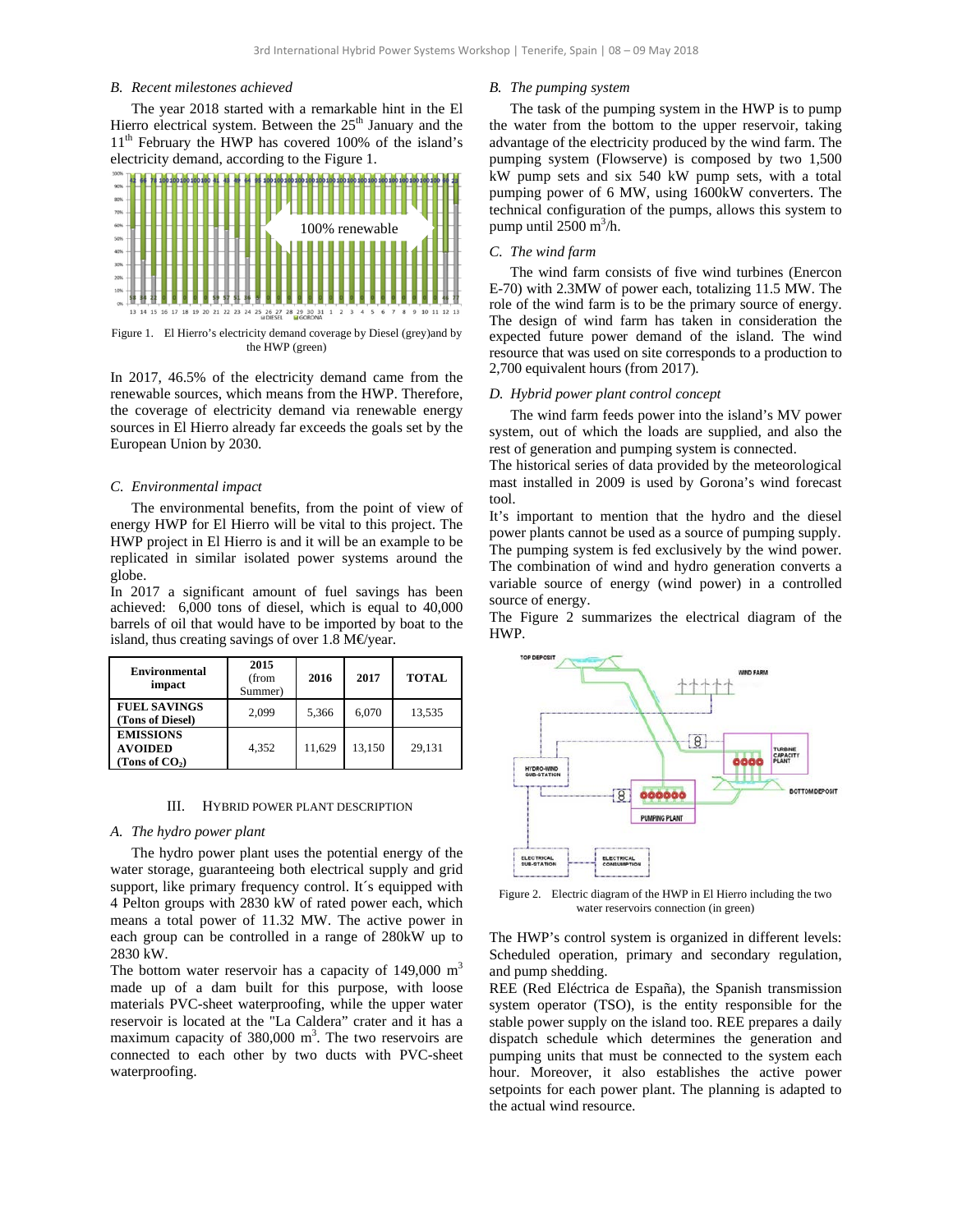The hydro power plant and the pumping system of the HWP receive the active power settings in their speed governors and frequency converter controllers, respectively. The pump shedding is the last level of frequency control, being used if the previous levels cannot restore the frequency of the system. The elements in El Hierro power system that can be activated for shedding are, in a first step, the HWP's pumping units and, in a second level, the 20 kV distribution lines/feeders. The pumping units are disconnected when the rate of change of frequency (df/ft) or the minimum frequency reaches a certain value.

## IV. WIND FARM DESIGN

#### *A. WF's medium voltage system*

El Hierro wind farm (WF) comprises 5xE-70 ENERCON wind energy converters (WECs) with 64 meters hub height tower and 2300 kW of nominal active power each. In order to increase the availability of the WF, the MV internal grid was designed in a way that each WEC feeds the grid with an independent MV (medium voltage) feeder. Each WEC integrates inside the tower a 2500 kVA 0,4/20 kV transformer. These power transformers have a KNAN cooling type and Dyn5 electrical configuration.

One of the subjects to take in consideration for this relatively big WF to the island's grid dimension was the negative effect in case of a simultaneous energization of the five MV feeders with the corresponding WEC transformers. With the purpose of minimizing the electrical voltage drop during the magnetization/ connection, the WEC's power transformers were designed with a low inrush current  $(<5*I$  rated).

A particular detail on the electrical configuration of the wind farm is the connection of the 20kV feeders to the main substation through a 20kV double busbar, which is represented in the Figure 3.

The operation of the HWP can be done with any of the two busbars connected to the island grid or with both coupled at the same time. Thus, the electrical design allows for one busbar decoupled from the main island grid in order to proceed with the trafo's magnetization in a controlled way. This procedure is achieved by using a voltage transformer (variac) which produces a smooth voltage ramp-up from 0 to 400V in the low voltage side of an auxiliary 0,4/20 kV power transformer. Consequently, one of the medium voltage busbars (04BBA10), where the new WEC to be magnetized is connected, sees a smooth voltage ramp-up at 20kV side. In this way the inrush current is minimized and the transient voltage drop is avoided. Once the nominal voltage and the synchronism are reached, this busbar is recoupled again to the island main grid.



Figure 3. WF's electrical layout and magnetization process

### *B. WEC electrical characteristics*

The WECs installed in El Hierro include the standard electrical configuration of ENERCON wind energy converters (WECs) with its direct-drive and full converter concept. The ENERCON FACTS (Flexible AC transmission system) technology allows the WECs to provide important features to the grid, such as:

Reactive power capability: each E-70 WEC provides up to 980 kVAr of nominal reactive power, in both directions (inductive and capacitive). The reactive power capability of this WEC type is represented in Figure 4:



Figure 4. E-70 E4 reactive power capability (PQ diagram)

Fault ride through: these WECs are equipped with fault ride through (FRT) capability. This feature allows the WEC to stay connected to the grid, up to a maximum of 5 seconds, during undervoltages or overvoltages in the grid. Moreover, during the voltage dip the WEC can be configured either to not inject any current or to support the grid - as it is presently configured - with a capacitive reactive current injection proportional to the voltage dip, being the WF compliant with the Spanish grid code annex about FRT response by generating power plants (in Spain called "PO12.3").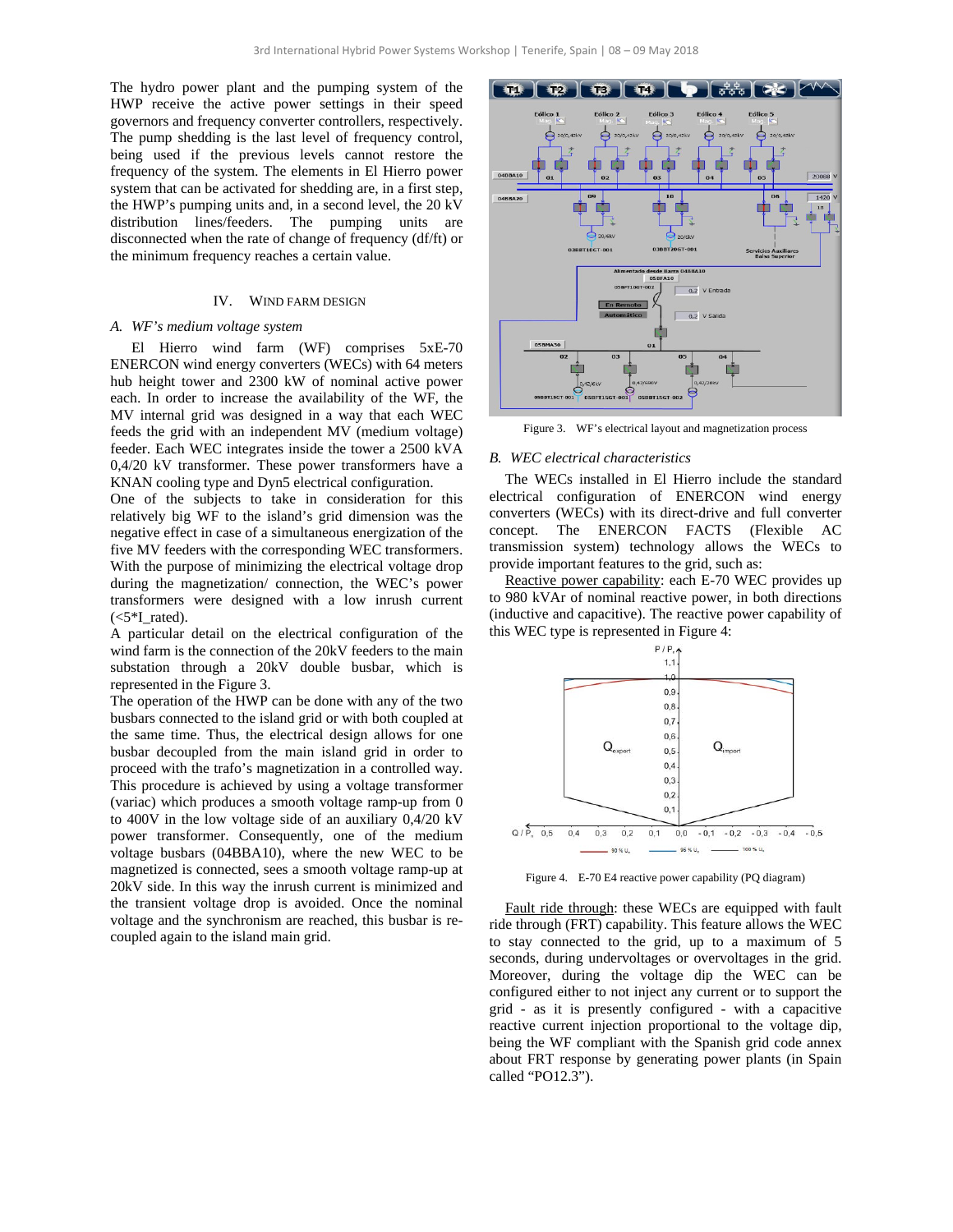The WECs in El Hierro count also with one feature which makes them well suitable for isolated systems with very demanding wind conditions: ENERCON Storm Control®. The ENERCON storm control system allows the WEC to keep generating at reduced active power levels in the event of extreme high wind speeds in the range of 25-38 m/s. The power injected at 38m/s is zero. As soon as the wind speed decrease below 38m/s the WEC ramps up again. For safety reasons the WEC shuts down in case of wind speeds above 40m/s.

## *C. WF control system*

The monitoring and control regulation of the Wind Farm is performed by means of the ENERCON SCADA Server and the ENERCON Farm Control Unit (FCU), which are depicted in Figure 5.



Figure 5. WF's control system scheme

The ENERCON SCADA Server is an industrial computer used to store and monitor the WF data. Every 24h a data replica is stored in an ENERCON server in Germany. For communication purposes, it operates also as an OPC-XML interface to exchange online data and control setpoints with the REE's dispatch center.

The FCU is an advanced wind farm controller, equipped with a grid analyzer and a PLC (programmable logic controller). It has the task to measure the relevant electrical variables at the point of connection of the WF and control them based in the predefined control settings or in setpoints received from dispatch center (via OPC XML interface). In this way, the FCU establishes a closed-loop control between the WECs and the 20kV substation, which is the predefined point of connection (PoC).

#### *1) Controllers using the active power*

At present the following two controllers on WF-level are activated: a) Active power limitation controller (Pmax) that limits the amount of active power that the WF injects in the grid. The WF receives from the dispatch center an active power setpoint via OPC-XML protocol; b) Active power gradient controller (dP/dt) limits the change of active power per second that the WF injects in the grid. This dP/dt regulation is working simultaneously at WEC level and at WF level.

At WEC level, the active power ramp control can be programmed in 4 operational scenarios: dP/dt during normal operation, after mains failure, after overfrequency event and after external stop.

At WF level, the dP/dt can be parameterized in order to achieve flexibility in certain WF events (e.g. faster active power compensation done by the operative WECs, after one of them enters in sectorial curtailment). The dP/dt can therefore limit the increase of active power very accurately; however, in case the wind speed decreases very fast, the decrease of active power can't be limited always, as the WF itself has no energy storage built in. In chapter V we address this specific scenario.

Presently both WEC and WF active power ramps are set at 10kW/s and 50kW/s, respectively. In fact, these active power ramps were selected to a rather small value due to strong impact that the active power behavior of the WF represents in the island's frequency control. This variability is notorious in two major events: short-time maximum active power setpoint changes and the variable wind speed (e.g. wind gusts).

Nevertheless it is foreseen a gradual increment of these ramps, that the WF can contribute faster to the active power recovery.

#### *2) Controllers using the reacive power*

The reactive power selected mode in this WF is the voltage droop controller Q(∆U). The dispatch center selects the voltage setpoint at the PoC and the FCU controller gives the order to the WECs to inject or absorb reactive power according to a settable deadband and droop. As long as the measured voltage equals the voltage setpoint, a power factor of 1 (cos phi=1) is trying to be achieved at the PoC, being the WECs only compensating the MV cables capacitance in-between. Any deviation of the voltage setpoint higher than the deadband  $(\pm 3\%$  of the nominal voltage) causes the reactive power injection or absorption with a 15% droop.

For El Hierro WF the following Q(∆U) curve applies:



Figure 6. Q(∆U) profile for a voltage setpoint equal to 20kV (Qrated=4900 kVAr)

#### *D. WF communication interface*

The ENERCON SCADA Server also operates as an OPC XML Server enabling the grid operator to read, monitor and control a wide range of different control signals. Among them, WEC and WF data such as the wind direction and speed, nacelle position, current active and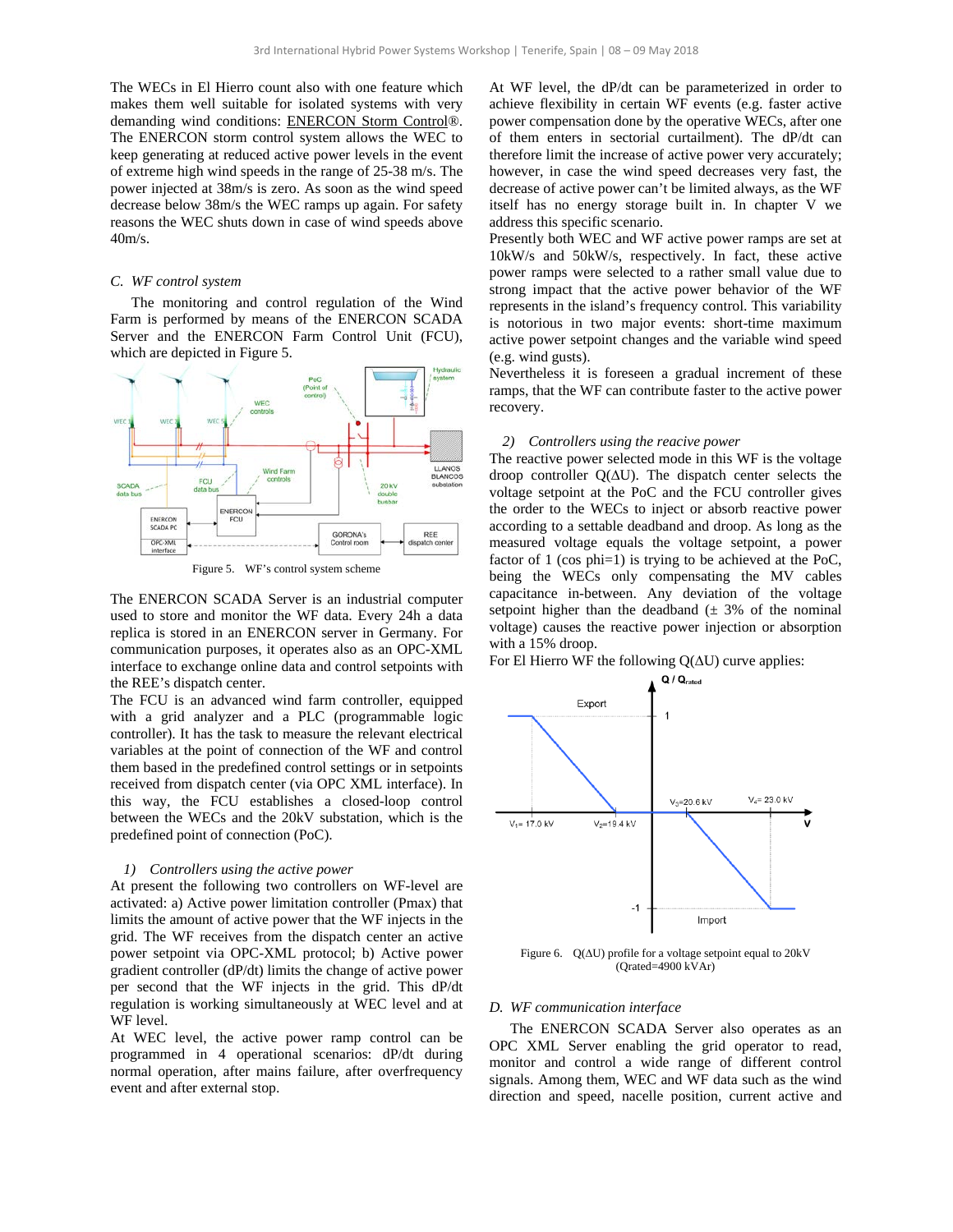reactive power, power factor, energy produced as well as electrical variables such as the phase currents and voltages. Every WEC comprises a control folder where each turbine can be individually stopped or re-started.

Particularly useful in this project is the maximum available active power from the wind farm. With this signal, the HWP operator knows every time the maximum active power that it can be produced by the WF according with the present wind condition.

## V. WIND FARM OPERATION ANALYSIS

El Hierro WF is located in a site with a very complex orography. This results in harsh wind conditions, which together with the relatively high power of the WF compared to the islands overall demand, lead to a challenge for the electrical integration into the isolated power system. The wind conditions in this site are heavy: the annual average wind speed is  $>9m/s$ , which classifies this site as class I (by IEC 61400 series).

During the operational phase of the WF had been identified several typical wind conditions that lead to a challenging operation due to the WF active power fluctuations and the resulting impact to the islands power system. These scenarios are described in the next points with focus on the wind farm control.

## *A. WF operation under unstable wind scenarios*

## *1) Wind power below the active power setpoint*

At certain periods, the WF was operating with a Pmax setpoint provided by the dispatch center which, due to the wind instability (e.g wind gusts) could not be followed permanently. This situation leads to periods of active power fluctuation.

For the grid operation, the wind fluctuation represents the first challenging situation to handle, especially in cases of unexpected wind cease.

In Figure 7 is possible to see that when the available active power from the wind (red curve) decreases under the given power setpoint (black curve), the frequency (magenta curve) is dragged slightly down. This means that the power system is not balanced in power any more, as the load is exceeding the generation. Despite this, the WF controller struggles to keep the WF active power (blue curve) after those sudden changes in the wind speed.



*2) WF power curtailement due to wake effect mitigation* 

Another challenge for the operation is to withstand the sectorial power curtailments. The sectorial power curtailment is a feature of the ENERCON Sector Management (ESM) that limits the power of the WEC based on the actual nacelle position and wind speed, in order to avoid high level of mechanical loads on the WECs due to very high wind turbulence.

The ESM was necessary to be activated in all WECs due to the complex orography and accessibility restrictions on site. In fact, the site restrictions to erect the WECs in terms of orography and accessibility resulted in a layout where the only valid alternative was to install the WECs in one East-West line array, without the chance to keep the minimum usually recommended distances between the WECs. Without this minimum distance ensured and in order to prevent the undesirable wake effect which endangers the mechanical structure integrity of the WECs, the ESM was activated in the five WECs. The ESM is therefore active when the wind blows along the line of WECs from East to West and vice versa. The WF layout can be seen on Figure 8.



Figure 8. Wind Farm layout (image taken from Nordwest)

The Figure 9 shows an example of the sectorial curtailment concept that is possible to be parametrized in a WEC.



Figure 9. Example of a sectorial curtailment in a WEC

Every time a WEC connects to the grid in El Hierro, the impact in terms of voltage and frequency is almost negligible, as the power ramp up is done in a gradual and controlled way.

The opposite situation, like the disconnection or sectorial curtailment of one or more WECs in operation represents a stronger impact on the frequency due to the sudden loss of active power. This situation is illustrated in the Figure 10. Nevertheless the wind farm controller (FCU) manages to ramp up the WF active power (blue curve) as fast as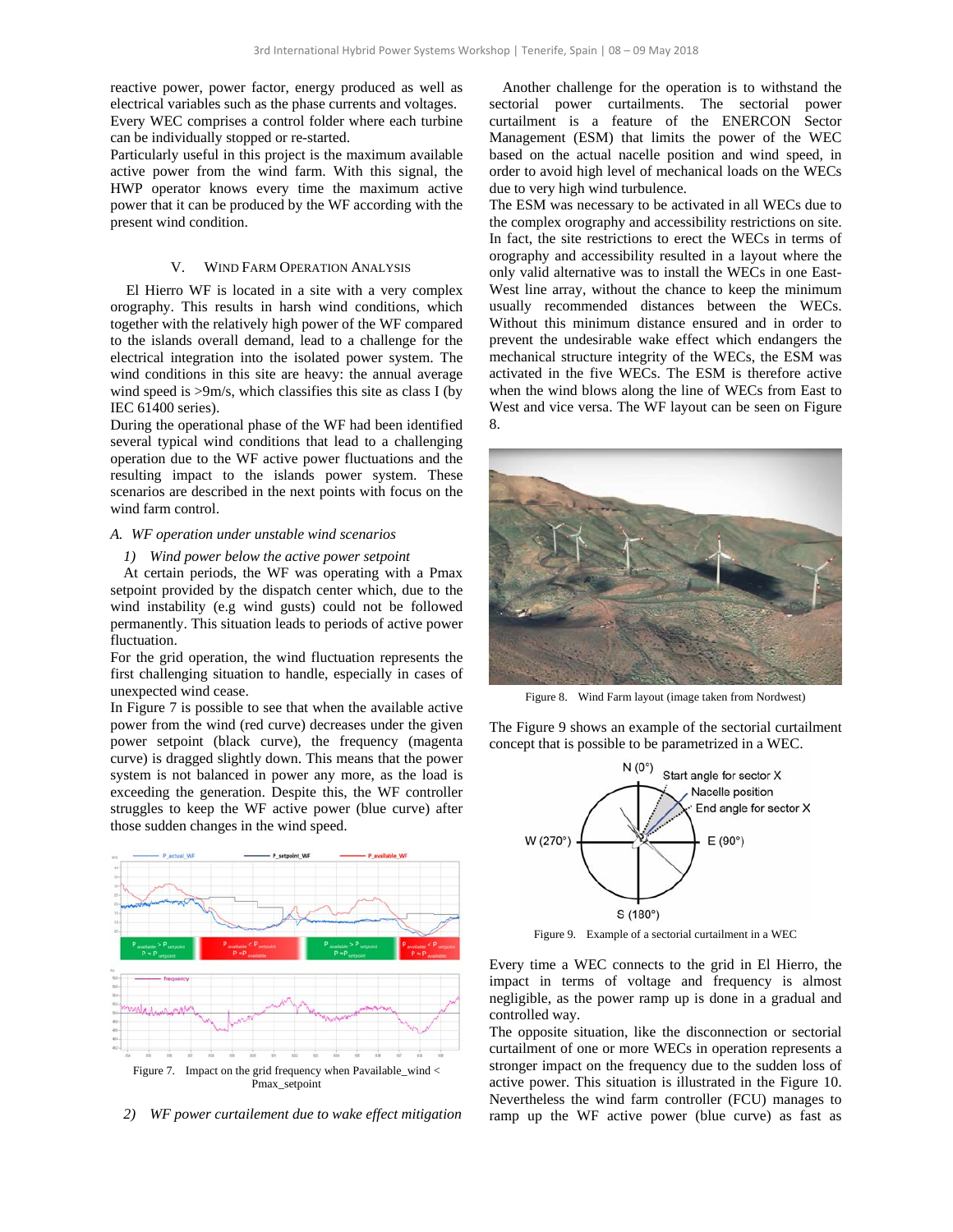possible to the desired setpoint and follow it in further up and down power setpoint orders given by the dispatch center.



Making a zoom on what happened every time a WEC entered in ESM, it can be observed in Figure 11 a sudden decrement on the measured active power (in this case, around 300 kW) which led to a frequency drop. As a response, the FCU controller sent an increment of the power setpoint (it can be as fast as possible or, as defined in El Hierro, by means of a ramp up gradient) to the WECs that are available to compensate. As a consequence, the frequency returned gradually to the normal operational range.



Figure 11. Zoom on the active power response of FCU after ESM

The functionality of this closed-loop controller is triple: maintain the active power setpoint after a sudden loss of active power, contribute to frequency stability and send a gradient increment-up for a linear recovery.

In order to minimize the impact of the ESM on the control regulation, in July 2015 a complete new strategy with 4 measures was implemented:

1) the nacelle position angle ranges at which the WECs should be curtailed were reduced after a deep site assessment research.

2) the WEC's ramp-down gradient when entering in ESM was smoothened from the previous 590 kW/s to a maximum gradient of 50 kW/s.

3) instead of stopping the WEC completely during the ESM, a designed minimum operational level (DMOL) of 20 kW was defined in order to keep the WECs ready for a quick recovery as soon as the nacelle position moves out of the curtailment sector.

4) these ESM restrictions would only apply for wind speeds higher than 5m/s.

These 4 measures together with the FCU closed-loop controller have made possible to achieve a more "grid friendly" WF operation without compromising the safety and integrity of the WECs.

## *B. Power-frequency control*

Another important topic was whether the WF should contribute to the frequency control proactively (via FCU Power-frequency controller) or only indirectly (via the already explained maximum active power and active power gradient controllers). Tests on the P-f controller performed in August 2014 during the FCU commissioning showed an active power contribution of the WF after simulating some frequency events. The Figure 12 represents one of the tests, where firstly an underfrequency event was simulated between 21:25 and 21:35 (time period in green). Then, it was simulated an overfrequency event between 21:37 and 21:44 (time period in red), where the measured active power was curtailed below the active power setpoint according to a predefined 2% droop and a deadband of ±0,1Hz - reaching almost 0 kW at 51 Hz. This allowed a recovery on the frequency at 21:44. In both events is visible the prioritization of the active power increase or decrease over the actual active power setpoint.



Figure 12. Tests of the Power–frequency controller in August 2014

Nevertheless, the active power increase/decrease in response to frequency disturbances was in most of the cases not fully satisfying. Power and frequency fluctuations had been observed, on top of the expected level due to the variability of the wind. The main reason was the interaction of the P-f controller of the WF with the hydraulic system. Under certain circumstances the two controllers entered into oscillations.

Different parameters in the Proportional Integral Derivative (PID) controller of the WF had been tested, but resulted not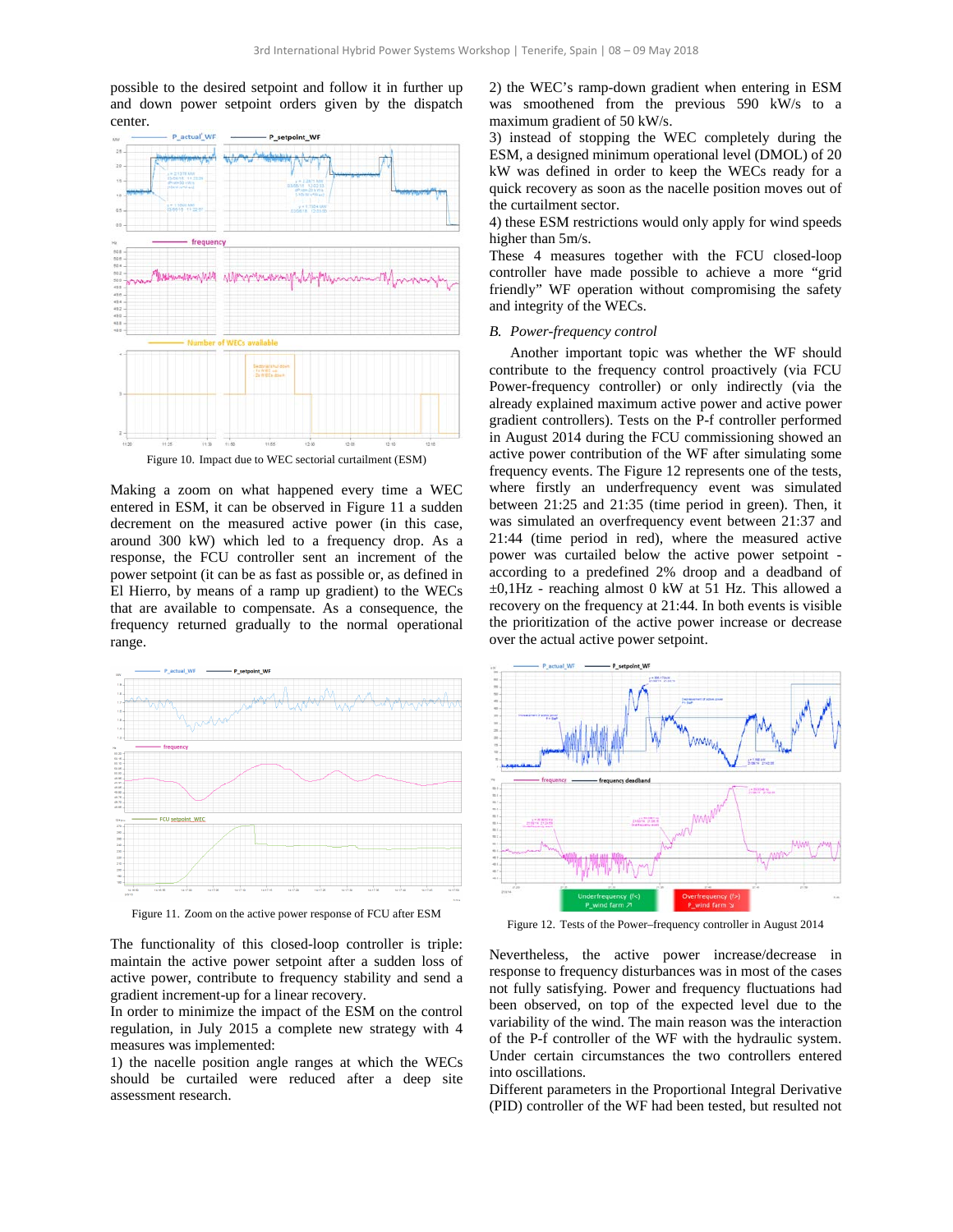to be stable under all circumstances. So it was decided not to implement this PID-controller. For the time being the P-f controller is implemented not at WF level (FCU), but only at WEC level and only for overfrequency events. The underfrequency events are covered by the primary regulation of the system (hydraulic system) and, when necessary, with the sequential disconnection of the water pumps (pump shedding).

Since December 2017, new control parameters in the speed regulator of the Pelton turbines lead to an improved performance. As a consequence, the number of pump shedding events was reduced from 56 per month (March 2016 – October 2017) to only 5 events (period December 2017- March 2018). The discussion is ongoing about how to optimize the P-f control of the WF in combination with the control of the hydraulic system.

#### *C. Voltage control*

The reactive power capability of the WF is used with the voltage droop controller, as already explained in chapter IV. Different tests for over- and undervoltage conditions were performed during the WF commissioning period, as seen on Figure 13. The results met our expectations.



Figure 13. Voltage droop controller tests performed in August 2014

## *D. Usage of the wind resource*

The Figure 14 shows the evolution of the WF's active power generation in the last 3 years.



Figure 14. WF active power duration curve in 2015/2016/2017.

These curves show that there was a big improvement between 2015 and 2016. However, in these specific years the WF was not allowed to inject ever more than 7.5MW (65% of WF's maximum power). In 2017, it's visible that the WF was requested to produce longer periods at midhigh active power levels, until 10MW (85% of WF's maximum power).

Thanks to all the parts that work in the HWP operation, it's possible nowadays to operate more and more times the WF close to the available active power from the wind and therefore maximizing the wind penetration, without compromising the grid stability.

The grid operator (REE) has developed an interesting user friendly website where is possible to see and follow the electrical dispatch in El Hierro and also other regions of Spain:https://demanda.ree.es/movil/canarias/el\_hierro/total.

Historical data is easily accessible in this tool.

The Figure 15 represents a screenshot of the REE tool where is possible to see the load diagram of El Hierro and the generation mix contribution from the different power plants in the island.



Figure 15. REE hourly power generation mix on the 27<sup>nd</sup> January 2018. Green: WF active power production

#### VI. NEXT STEPS AND CHALLENGES

Although the operation of the WF has shown a remarkable progress in the last 3 years, all the parts that are involved in the HWP project are committed to keep collaborating in this project and bring a gradual and consistent increase of RES in the El Hierro power system.

For El Hierro WF, two proposals are under evaluation to be implemented in the near future. Both of them address the contribution or participation of the WF in the frequency regulation, particularly on underfrequency events. Here a short description of both proposals:

## *A. Inertia Emulation capability*

The WECs installed in El Hierro have integrated the ENERCON Inertia Emulation (IE) feature, which is also designated in the modern literature by "synthetic inertia". The IE is implemented using a control system that responds to a drop in grid frequency by temporarily increasing the active power beyond the available power from the wind. The energy for this increase is drawn from the rotating masses of the WECs such as the annular generator, the rotor hub and the blades [1]. This functionality was never tested or activated in El Hierro.

#### *B. Power frequency control concept*

Gorona is evaluating the introduction of a new concept of P-f control that was developed for the WF controller (FCU).

Until a certain extent, the WF can contribute more to the primary regulation of the system, especially during the underfrequency events. The idea of this new P-f control